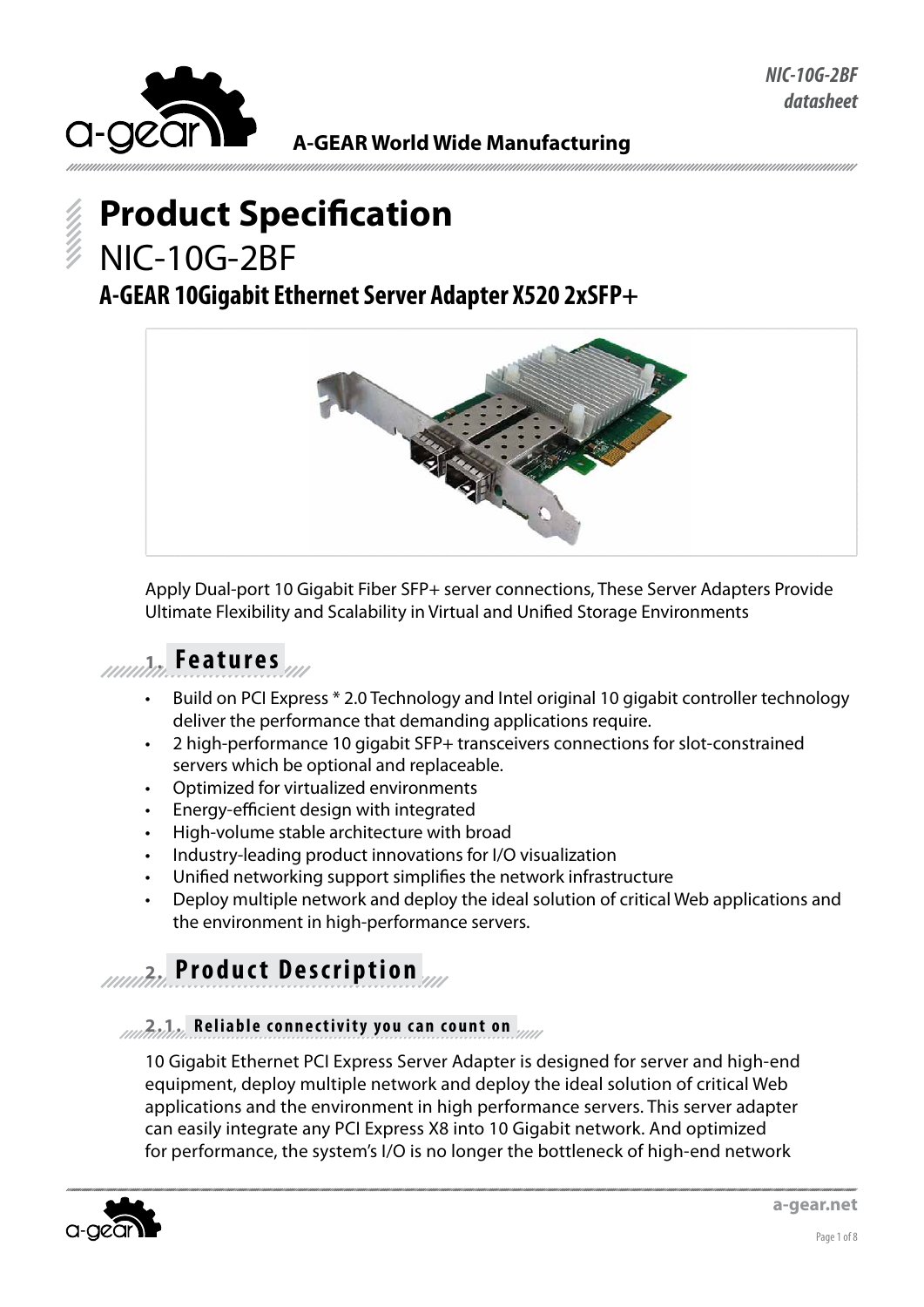

applications. This server adapter is based on Intel 82599ES Ethernet controller, with two fully integrated Gigabit Ethernet Media Access Control (MAC) and XAUI ports. In addition to managing Ethernet MAC and PHY layer functions, this controller manage PCI-E packet traffic through its transaction, link, physical and logical layer. The controller can share tasks for the host through hardware acceleration, such as TCP / UDP / IP checksum calculation and TCP segmentation.

This new Ethernet X520 Server Adapters are the most flexible and scalable Ethernet adapters for today's demanding data center environments. Data center networks are being pushed to their limits. The escalating deployments of servers with multi-core processors and demanding applications such as High Performance Computing (HPC), database clusters, and video-on-demand are driving the need for 10 Gigabit connections. Customers require flexible and scalable I/O solutions to meet the rigorous requirements of running mission-critical applications in virtualized and unified storage environments. Powered by the third-generation 10 GbE network controller, the Intel Ethernet 82599ES 10 Gigabit Ethernet Controller, the X520 server adapter family addresses the demanding needs of the next-generation data center by providing unmatched features for virtualization, flexibility for LAN and SAN networking, and proven, reliable performance.

#### **2.2. Best Choice for Virtualization**

The explosive growth in virtualization is leading to an increasing demand for network performance. With more Virtual Machines (VMs) running on each multi-core server, networking traffic is dramatically increased with each VM competing for available I/O bandwidth. Intel's new family of Intel Ethernet X520 Server Adapters addresses networking bottlenecks in virtualized environments. These new adapters enable networkintensive applications to achieve the performance expected in a virtualized environment. The Ethernet X520 family of server adapters provides the best networking performance available in the industry, whether the physical port is configured in an emulation mode using the virtual switch in the Virtual Machine Monitor (VMM), or is directly assigned to a virtual machine. In the emulation mode, Intel's I/O technology, Virtual Machine Device queues 1 (VMDq) optimizes network performance by offloading data sorting and copying from the software Virtual Switch in the VMM to the Intel Ethernet 82599ES 10 Gigabit Controller. This configuration is best suited for a large number of VMs running standard applications that have limited bandwidth and latency requirements. The Ethernet X520 family of server adapters delivers the same functionality and throughput as ten dual-port, one Gigabit adapters, saving cost, power, and complexity.

#### **2.3. Unified Networking and Storage**

The family of Intel Ethernet X520 server adapters lowers your data center total cost of ownership (TCO) by providing the ability to route LAN and SAN traffic over a single fabric. **Support for Fiber Channel over Ethernet (FCoE)** – FCoE encapsulates Fiber Channel frames over standard Ethernet networks, enabling Fiber Channel to take advantage of 10 GbE networks while preserving its native protocol. The X520 server adapters offer FCoE hardware acceleration to provide performance comparable to FC HBAs. The new server

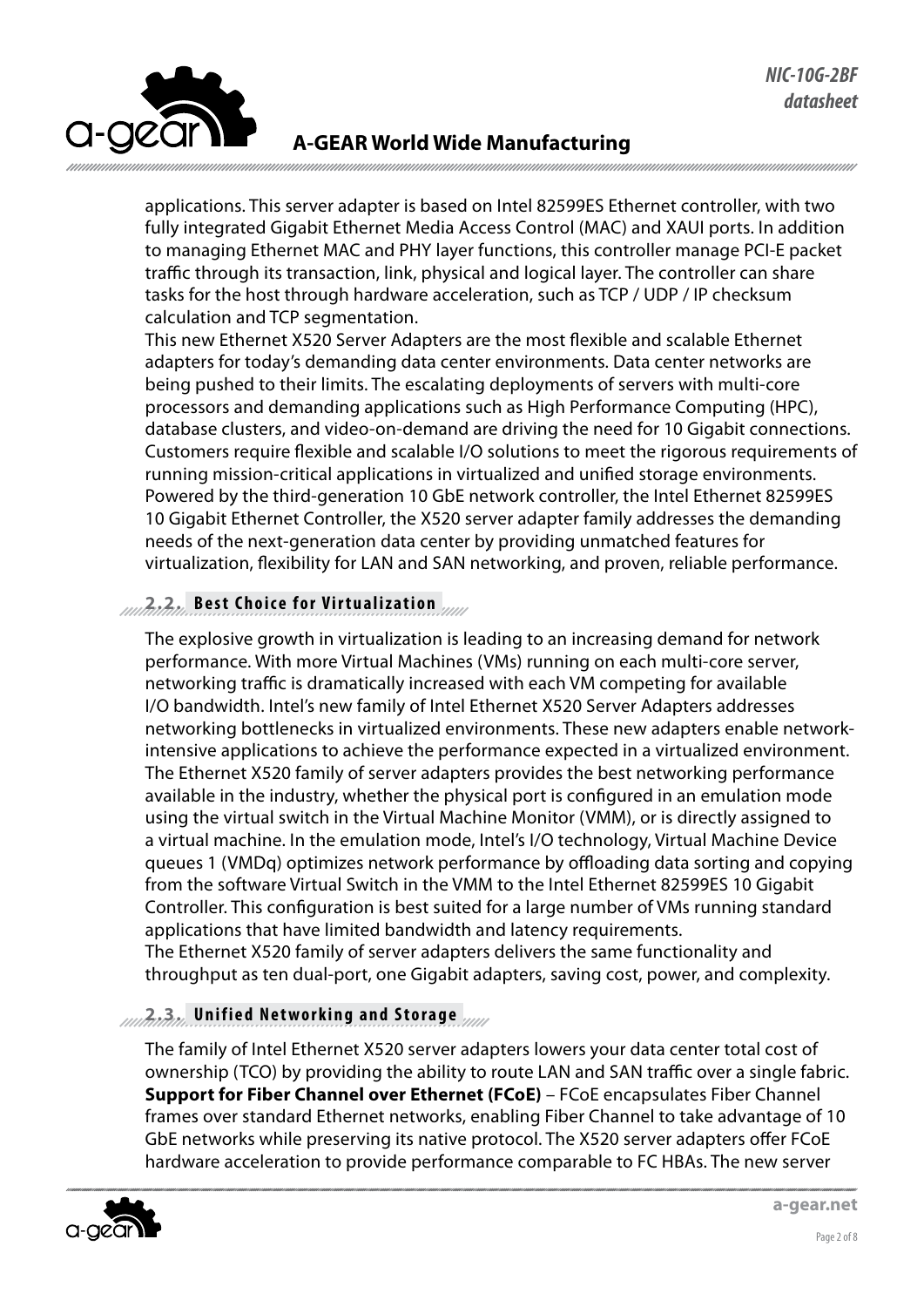

adapters support Data Center Bridging, also known as Converged Enhanced Ethernet (CEE), which allows customers to configure traffic classes and priorities to deliver a lossless Ethernet fabric. An Intel Ethernet X520 server adapter reduces TCO by eliminating redundant fabrics and saves the cost of expensive FC HBAs and FC switch ports. **Support for iSCSI** – The server adapters provide complete support for proven native OS and VMM iSCSI initiators as well as iSCSI boot. now with the CRC instruction set included in the latest Intel Xeon processors, CRC validation is possible with minimal impact to network throughput while delivering superior data integrity.

The new Ethernet family of X520 server adapters do it all: 10 Gigabit LAN, FCoE, and iSCSI; truly delivering on the promise of unified networking.

#### **2.4. Reliable Performance**

The family of X520 server adapters include a number of advanced features that allow it to provide industry-leading performance and reliability.

**Security Optimizations** – The adapters support IPsec offload for Microsoft's Network Access Protection (NAP), Active Directory,\* and future security capabilities in Windows\* 7. An X520 server adapter allows customers to run a secure network environment without sacrificing performance.

**PCIe v2.0 (5 GT/s)** – PCIe v2.0 (5 GT/s) support enables customers to take full advantage of 10 GbE by providing a maximum of 20 Gbps bi-directional throughput per port on a single dual port card. 10 Gigabit Ethernet controller along with Intel Xeon 5500 series processor servers deliver the performance that demanding applications require. **Designed For Multi-core Processors** – Support for technologies such as Intel QuickData, multiple MSI-X vectors, and Low Latency Interrupts allow the X520 server adapters to provide high-performance, 10 Gigabit connectivity in multi-core server blades. These technologies distribute network processing across multiple CPU cores, improving overall performance. For today's demanding virtualized data center environments, the new family of X520 server adapters deliver ultimate flexibility and scalability.

### **3. Product Specifications**

#### **3.1. General and Technical Features**

| <b>Manufacturer Product Name</b> | A-GEAR 10 Gigabit Ethernet Dual Port Server Adapter X520<br>$2x$ SFP+ |
|----------------------------------|-----------------------------------------------------------------------|
| <b>Product Code</b>              | <b>NIC-10G-2BF</b>                                                    |
| <b>Form Factor</b>               | Internal-connected with Intel Xeon 5500 series processor<br>servers   |
| <b>Controller-Processor</b>      | Intel 82599ES*1                                                       |
| <b>Bus Type</b>                  | PCI Express 2.0 (5GT/s)                                               |
| <b>Bus Width</b>                 | x8 lane PCI Express, operable in x8 and x16 slots                     |

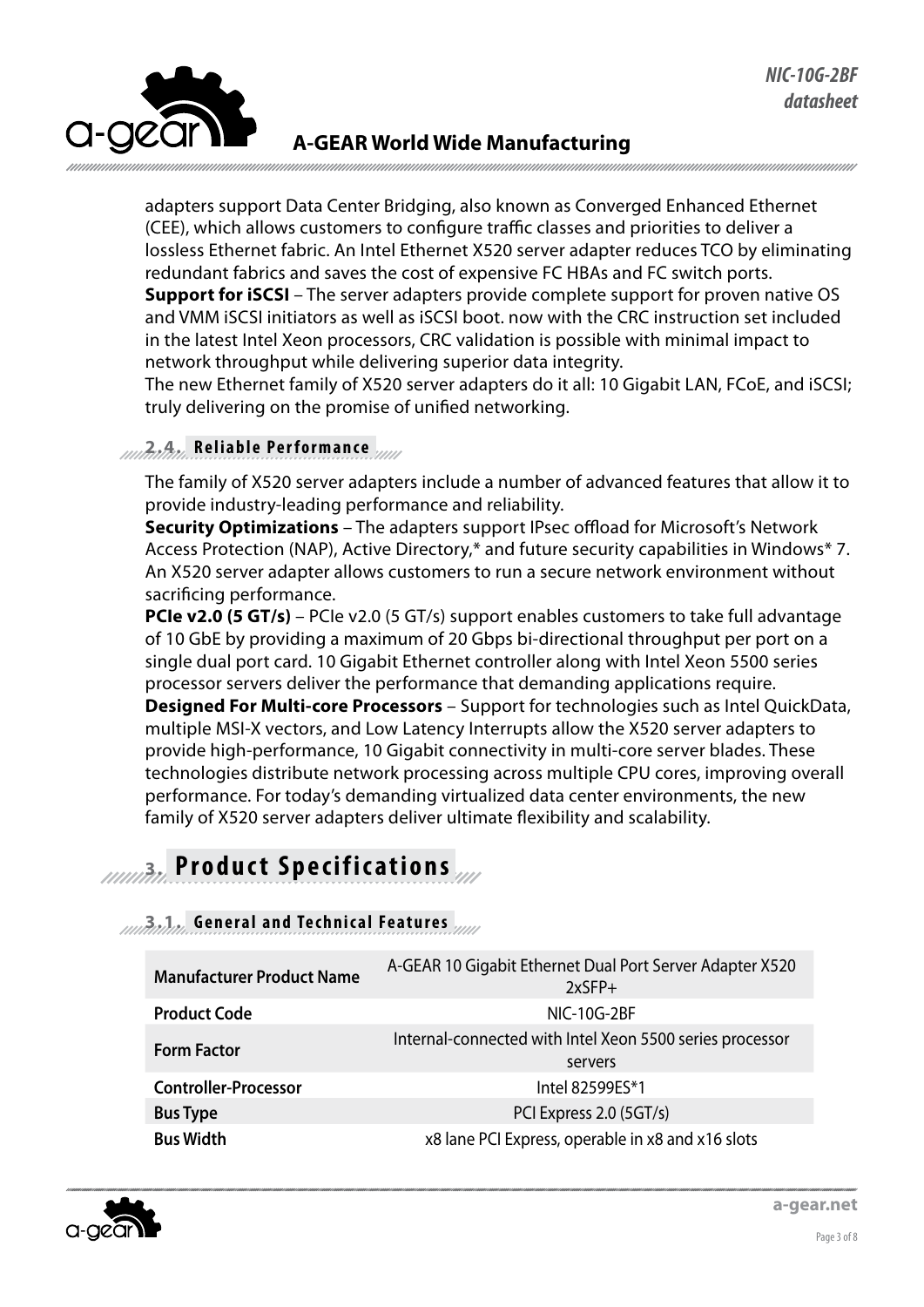

| 20 Gbps uni-directional; 40 Gbps bi-directional                                                |                       |
|------------------------------------------------------------------------------------------------|-----------------------|
| SFP+ Slots *2, two LC fiber-optic connectors Direct Attach<br>cables                           |                       |
| Optical: 1 GbE/10 GbE<br>Direct Attach: 10 GbE per port                                        |                       |
|                                                                                                | 10GBASE-LR 10GBASE-SR |
| IEEE 802.3                                                                                     |                       |
| FCC B, UL, CE, VCI, BSMI, CTICK, MIC                                                           |                       |
| 2 (1/port) Link (solid) and Activity (blinking)<br>Link Speed (green $= 10G /$ yellow $= 1G$ ) |                       |
| Includes a full-height bracket and a low profile bracket.                                      |                       |
| Minimum of 100 LFM required                                                                    |                       |
| Maximum 10.7 W                                                                                 | Typical 10.0 W        |
|                                                                                                |                       |

### **3.2. Environment Standard**

| <b>Operating Temperature</b> | $0^{\circ}$ C ~ 55°C   |  |
|------------------------------|------------------------|--|
| <b>Operating Humidity</b>    | 90%                    |  |
| <b>Stoke Temperature</b>     | -40°C $\sim$ 70°C $\,$ |  |
| <b>Stoke Humidity</b>        | 90%                    |  |

#### **3.3. Physical Dimensions**

| Length                              | 14.8 cm (5.83 in)                                        |
|-------------------------------------|----------------------------------------------------------|
| Width                               | $6.8$ cm $(2.68$ in)                                     |
| <b>Height of Brackets</b>           | 12.0 cm/8 cm (4.72 in/3.15 in)                           |
| <b>Packing Standard Size (Unit)</b> | $20 \times 15 \times 4.5$ (cm) (7.87 x 5.91 x 1.77 (in)) |

## **4. Features and Benefits**

| <b>Features</b>                                      | <b>Benefits</b>                                                                                                   |
|------------------------------------------------------|-------------------------------------------------------------------------------------------------------------------|
| Intel 82599 10 Gigabit<br><b>Ethernet Controller</b> | Industry-leading, energy-efficient design for next-generation<br>10 Gigabit performance and multi-core processors |
| Low-profile                                          | Enables higher bandwidth and throughput from standard and<br>low-profile PCIe slots and servers                   |

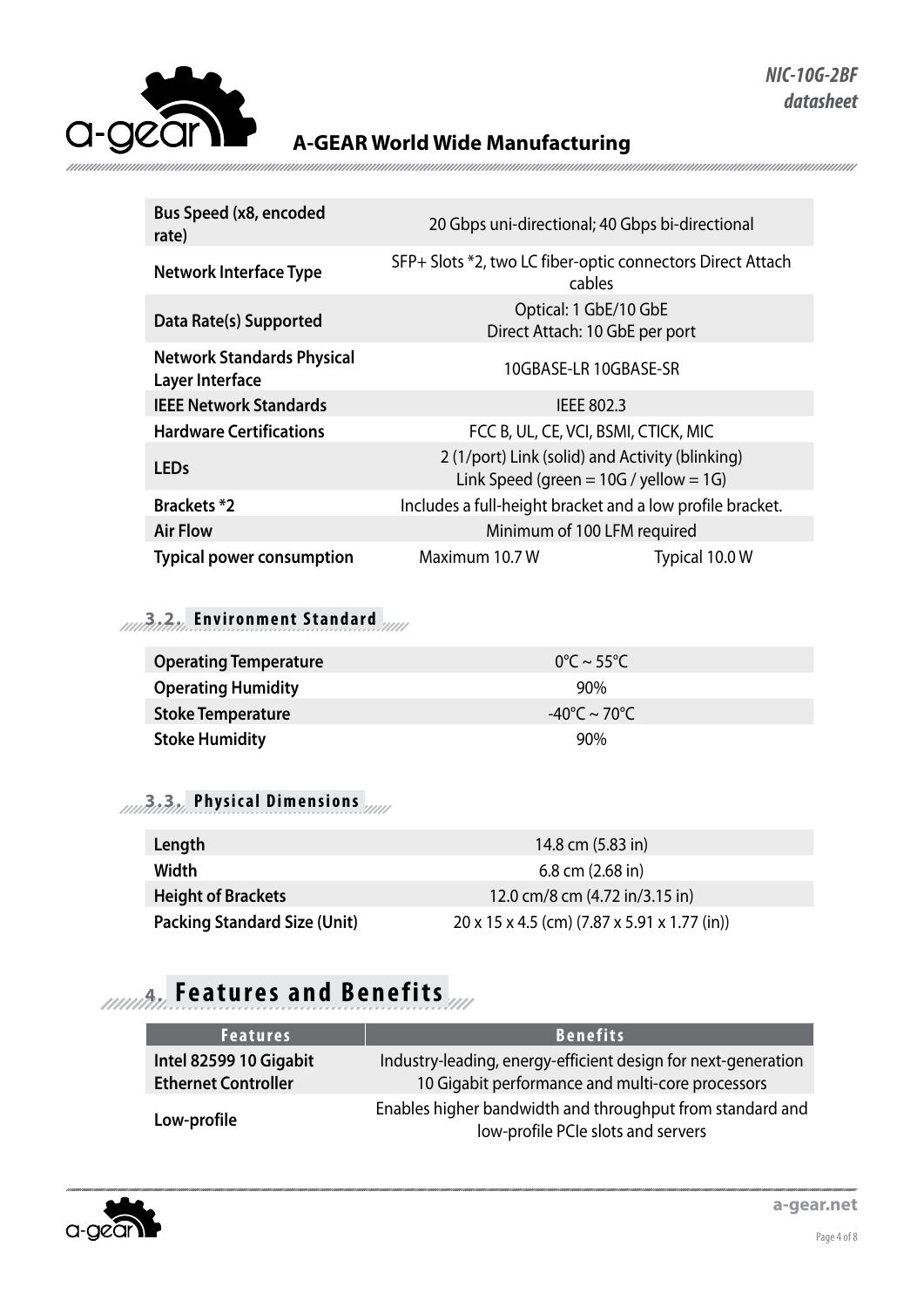

| <b>Features</b>                                                   | <b>Benefits</b>                                                                                                                                                                                                |
|-------------------------------------------------------------------|----------------------------------------------------------------------------------------------------------------------------------------------------------------------------------------------------------------|
| Load balancing on multiple<br><b>CPUs</b>                         | Increases performance on multi-processor systems by<br>efficiently balancing network loads across CPU cores when<br>used with Receive-Side Scaling (RSS) from Microsoft or<br>Scalable I/O on Linux*           |
| <b>iSCSI</b> remote boot support                                  | Provides centralized storage area network (SAN) management<br>at a lower cost than other iSCSI solutions                                                                                                       |
| <b>Support for most network</b><br>operating systems (NOS)        | Enables widespread deployment                                                                                                                                                                                  |
| <b>RoHS-compliant</b>                                             | Complies with the European Union directive 2002/95/EC to<br>reduce the use of hazardous materials                                                                                                              |
| <b>Intel PROSet Utility for</b><br><b>Windows* Device Manager</b> | Provides point-and-click management of individual adapters,<br>advanced adapter features, connection teaming, and virtual<br>local area network (VLAN) configuration                                           |
| <b>Time Sync</b><br>(IEEE 1588, 802.1as)                          | Lets networked Ethernet equipment synchronize internal<br>clocks according to a network master clock; endpoint can<br>then acquire an accurate estimate of the master time by<br>compensating for link latency |
| Plug and play support                                             | Standard                                                                                                                                                                                                       |
| <b>Receive Side Scaling</b>                                       | Multiple Rx queues enable the efficient distribution of network<br>receive processing across multiple CPUs in multiprocessor<br>systems                                                                        |
| <b>Direct Cache Access (DCA)</b>                                  | The I/O device activates a pre-fetch engine in the CPU that<br>loads the data into the CPU cache ahead of time, before use,<br>eliminating cache misses and reducing CPU load                                  |
| <b>Product backing</b>                                            | Backed by A-GEAR limited lifetime warranty, 3-months<br>replacement guarantee, and 3-years global services warranty,<br>and worldwide support.                                                                 |

### **Advanced Software Features**

| <b>Adapter fault tolerance (AFT)</b> |
|--------------------------------------|
| <b>Switch fault tolerance (SFT)</b>  |
| <b>Test switch configuration</b>     |
| IEEE 802.1Q* VLANs                   |
| IEEE 802.3 2005* flow control        |
| support                              |
| IEEE 802.1p*                         |
|                                      |

Adaptive load balancing (ALB) **Teaming support** PCIe Hot Plug<sup>\*</sup>/Active **IEEE 802.3ad (link aggregation control protocol) IEEE 1588 Precision Time Control Protocol Interrupt moderation** 

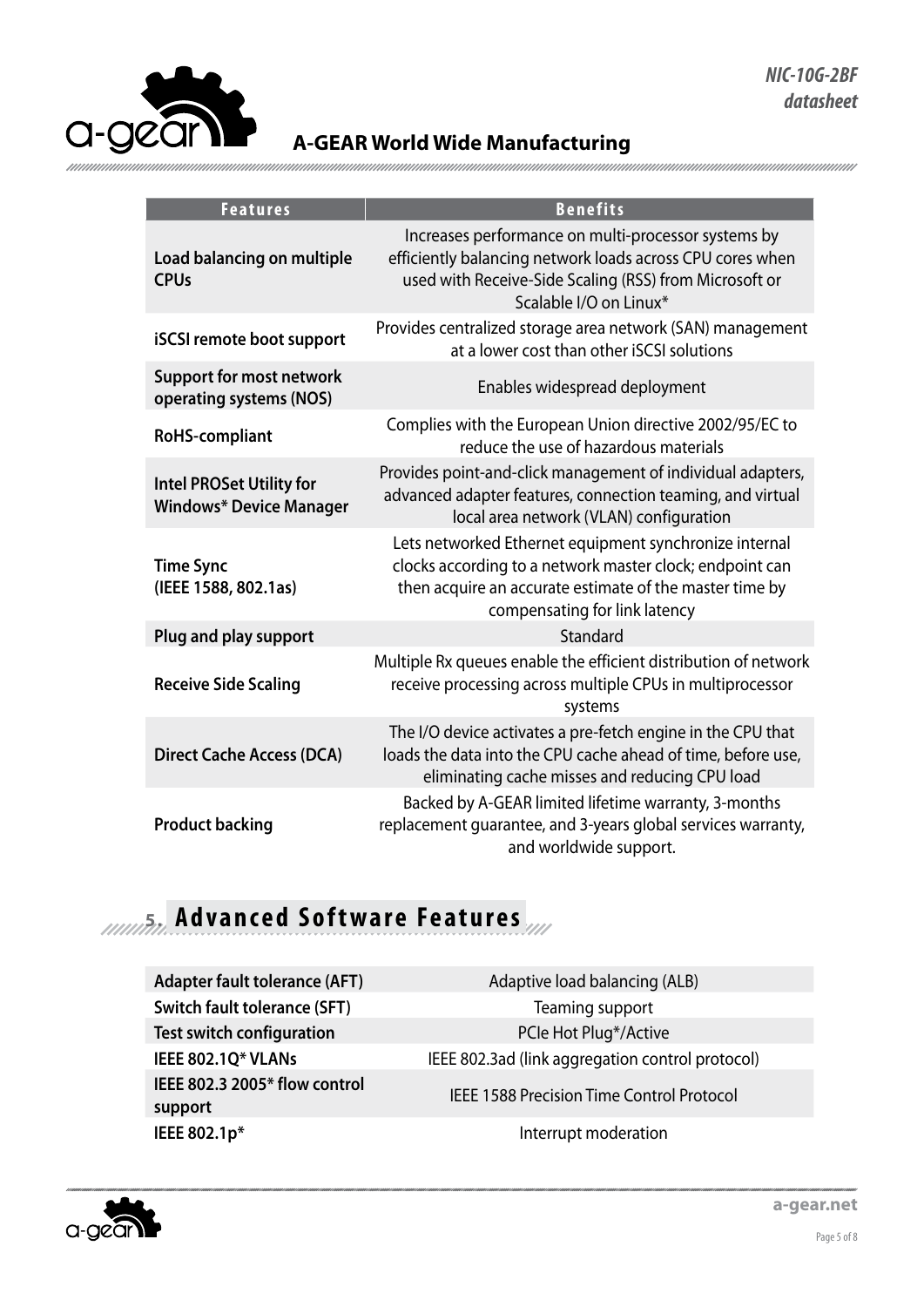

**TCP segmentation/large Send offload** Send offload<br> **Send offload**<br> **Send offload Tx/Rx IP, TCP, and UDP checksum offloading (IPv4, IPv6) capabilities** IPv6 offloading--Checksum and segmentation capability extended to new standard packet type

### *Munita***</del> Network Operating Systems (NOS) Software Support**

| <b>Operating System</b>          | <b>IA32</b> | x64 | <b>IPF</b> |
|----------------------------------|-------------|-----|------------|
| <b>Windows Vista* SP2</b>        |             |     | N/A        |
| Windows Server* 2003 SP2         |             |     |            |
| <b>Windows Server 2008 SP2</b>   |             |     |            |
| Windows Server 2008 SP2 Core     |             |     | N/A        |
| Linux* Stable Kernel version 2.6 |             |     |            |
| Linux RHEL 4.7,                  |             |     | N/A        |
| Linux RHEL 5.3                   |             |     |            |
| Linux SLES 10 SP2                |             |     |            |
| <b>Linux SLES 11</b>             |             |     |            |
| FreeBSD*7.0                      |             |     |            |
| EFI* 1.1                         |             | N/A |            |
| <b>UEFI* 2.1</b>                 |             |     |            |

### **7. I/O Features for Multi-Core Processor Servers**

| QuickData Technology                        | DMA Engine: enhances data acceleration across the platform<br>(network, chipset, processor), thereby lowering CPU usage<br>Direct Cache Access: enables the adapter to pre-fetch the data<br>from memory, thereby avoiding cache misses and improving<br>application response time |
|---------------------------------------------|------------------------------------------------------------------------------------------------------------------------------------------------------------------------------------------------------------------------------------------------------------------------------------|
| <b>MSI-X support</b>                        | Minimizes the overhead of interrupts<br>Allows load balancing of interrupt handling between multiple<br>cores/CPUs                                                                                                                                                                 |
| Low Latency Interrupts                      | Based on the sensitivity of the incoming data it can bypass<br>the automatic moderation of time intervals between the<br>interrupts                                                                                                                                                |
| Header splits and replication<br>in receive | Helps the driver to focus on the relevant part of the packet<br>without the need to parse it                                                                                                                                                                                       |

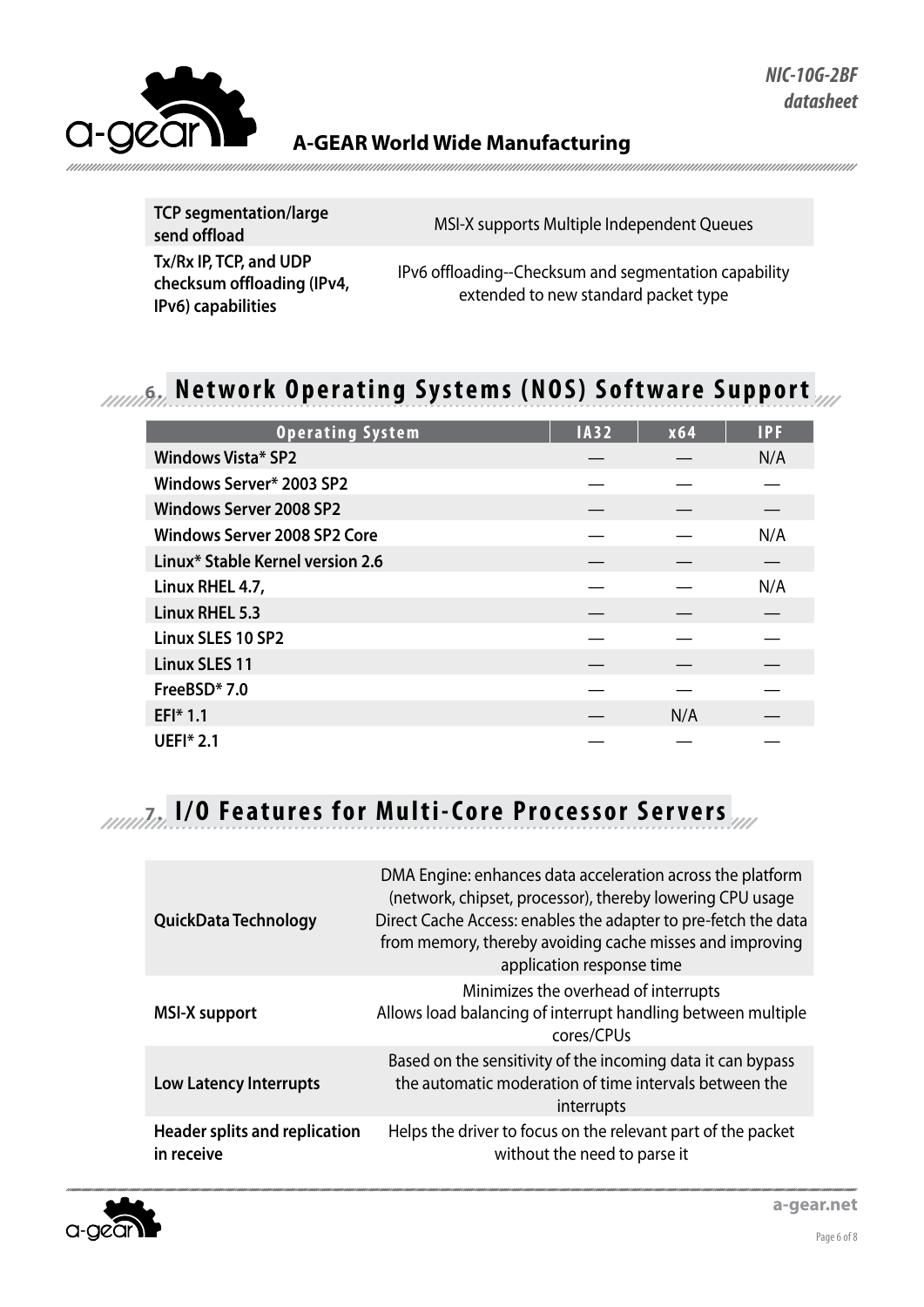| Multiple queues: 8 queues<br>per port                                                   | Network packet handling without waiting or buffer overflow<br>providing efficient packet prioritization                                                                                                                                                                  |
|-----------------------------------------------------------------------------------------|--------------------------------------------------------------------------------------------------------------------------------------------------------------------------------------------------------------------------------------------------------------------------|
| Tx/Rx IP, SCTP, TCP, and UDP<br>checksum offloading (IPv4,<br>IPv6) capabilities        | Lower processor usage, Checksum and segmentation<br>capability extended to new standard packet type                                                                                                                                                                      |
| <b>Tx TCP segmentation offload</b><br>(IPy4, IPv6)                                      | Increased throughput and lower processor usage Compatible<br>with large send offload feature                                                                                                                                                                             |
| <b>Receive and Transmit Side</b><br>Scaling for Windows* and<br>Scalable I/O for Linux* | This technology enables the direction of the interrupts to the<br>processor cores in order to improve the CPU utilization rate                                                                                                                                           |
| <b>IPsec Offload</b>                                                                    | Offloads IPsec capability onto the adapter instead of the<br>software to significantly improve I/O throughput and CPU<br>utilization (for Windows* 2008 Server and Vista*)                                                                                               |
| LinkSec                                                                                 | A Layer 2 data protection solution that provides encryption<br>and authentication ability between two individual devices<br>(routers, switches, etc.)<br>These adapters are prepared to provide LinkSec functionality<br>when the ecosystem supports this new technology |

### **8. Visualization Features**

| <b>Virtual Machine Device</b><br>queues 2 (VMDq) | Offloads the data sorting functionality from the Hypervisor to<br>the network silicon, thereby improving data throughput and<br>CPU usage<br>Provides QoS feature on the Tx data by providing round robin<br>servicing and preventing head-of-line blocking<br>Sorting based on MAC addresses and VLAN tags                                                     |
|--------------------------------------------------|-----------------------------------------------------------------------------------------------------------------------------------------------------------------------------------------------------------------------------------------------------------------------------------------------------------------------------------------------------------------|
| <b>Next-generation VMDq</b>                      | Enhanced QoS feature by providing weighted round robin<br>servicing for the Tx data<br>Provides loopback functionality, where data transfer between<br>the virtual machines within the same physical server need<br>not go out to the wire and come back in. This improves<br>throughput and CPU usage.<br>Supports replication of multicast and broadcast data |
| IPv6 offloading                                  | Checksum and segmentation capability extended to the new<br>standard packet type                                                                                                                                                                                                                                                                                |